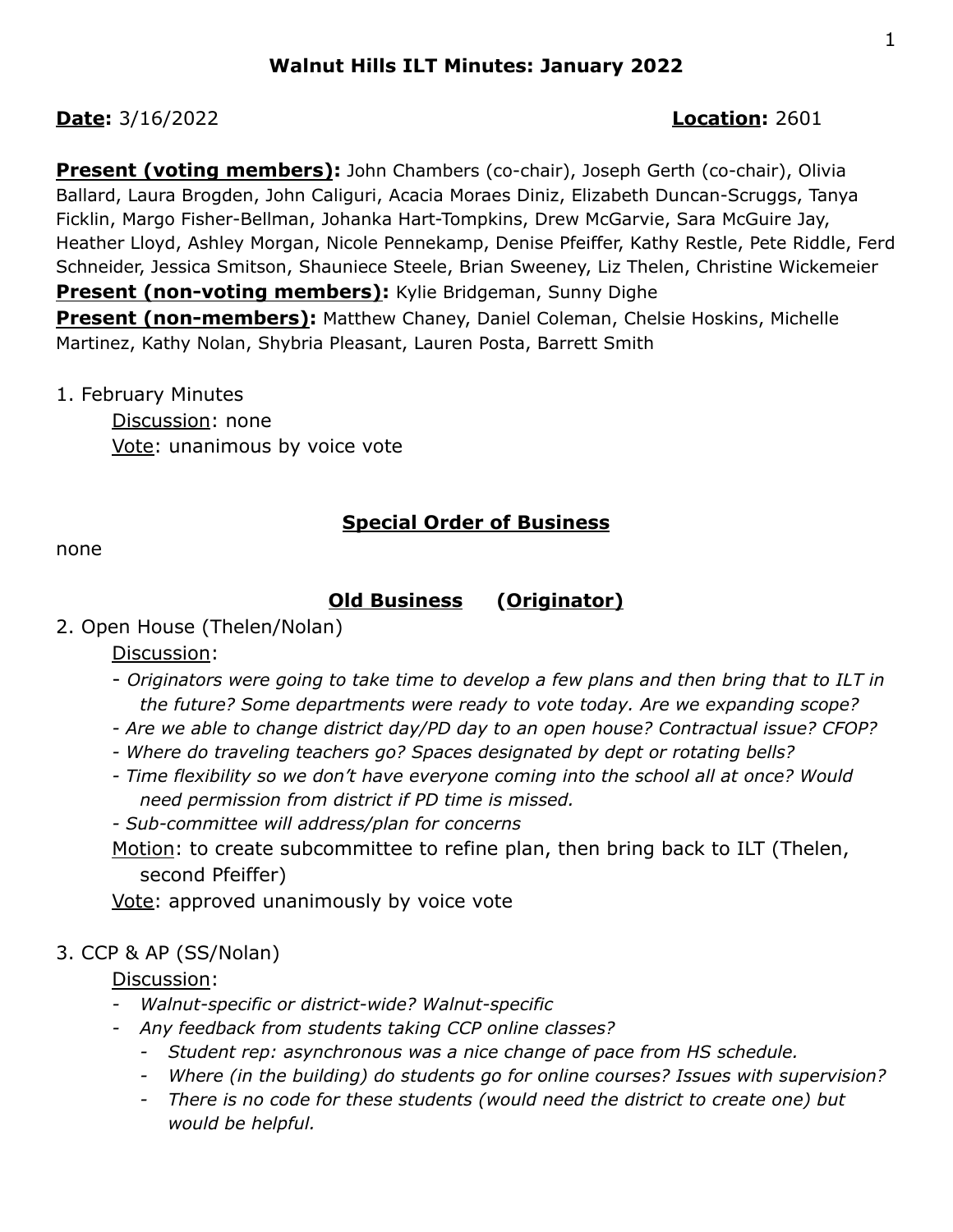## **Walnut Hills ILT Minutes: January 2022**

*- Scheduling conflicts: cannot guarantee time that students will be given for CCP. Is it possible to grant half-days? Issues with master scheduling?*

Motion: to form an ad hoc sub-committee to address some of the emerging issues around CCP & AP, will report back to ILT in May (Nolan, second Pfeiffer)

Vote: approved unanimously by voice vote

## **New Business (Originator)**

## 4. Bell Schedules (various)

- *- 7 bell two lunch schedule was withdrawn (no capacity for two lunches)*
- *- Straw polling:*
	- *- three day 7-bell, two day block scheduling (none)*
	- *- 7-bell, 4-lunches (three)*
	- *- 8-bell, 3-lunches (~dozen)*
	- *- 7-bell, 3-lunches (~dozen)*

Discussion: Consider two options: 8-bell 3-lunches OR 7-bell 3-lunches

- *- There are scheduling problems with 8 bells and scheduling science classes: double block scheduling for science*
- *- Amendment: replace science's proposed with 8-bell schedule with one without restrictions (grade level lunches, no double-bell science bell 4, etc.). Originator considers amendment unfriendly. Vote: 2-2-10. Vote fails.*
- *- [Discussion extended by voice vote]*
- *- How will we accommodate 30 minute lunches with the bubble as a lunch location? The bubble is not a long-term solution. We'll be back in the expanded lunch room only once completed (expected mid-August).*
- *- Issues with longer lunches or lack of grade level lunches? Feedback from informal surveys seems to show students prefer longer lunches. Mixed feedback on lack of grade-level lunch.*
- *- Student congress strongly favors grade-level lunches; other concerns from students*
- *- [Discussion extended by voice vote]*
- *- Concerns about 8-bell schedule: grade level lunches can cause issues and only three lunches can cause issues with ⅓ of teachers having a lunch bell at the same time*
- *- Amendment: For 8-bell schedule, grade level lunches preferred but not required, except no 4th bell lunch for AP science students (friendly)*
- *- Amendment: For 7-bell schedule, split level lunches will rotate by grade level (friendly)*

Motion: Send two schedules with ILT minutes & concerns to staff, then ILT members will vote electronically by 3/23 (Lloyd; second Pfeiffer)

9-6-3 does not carry

Motion: Vote on two schedules today (Thelen, second McGuire Jay) 6-3-3 does not carry

# **Result: Tabled until next month by Gerth (co-chair), moved to April.**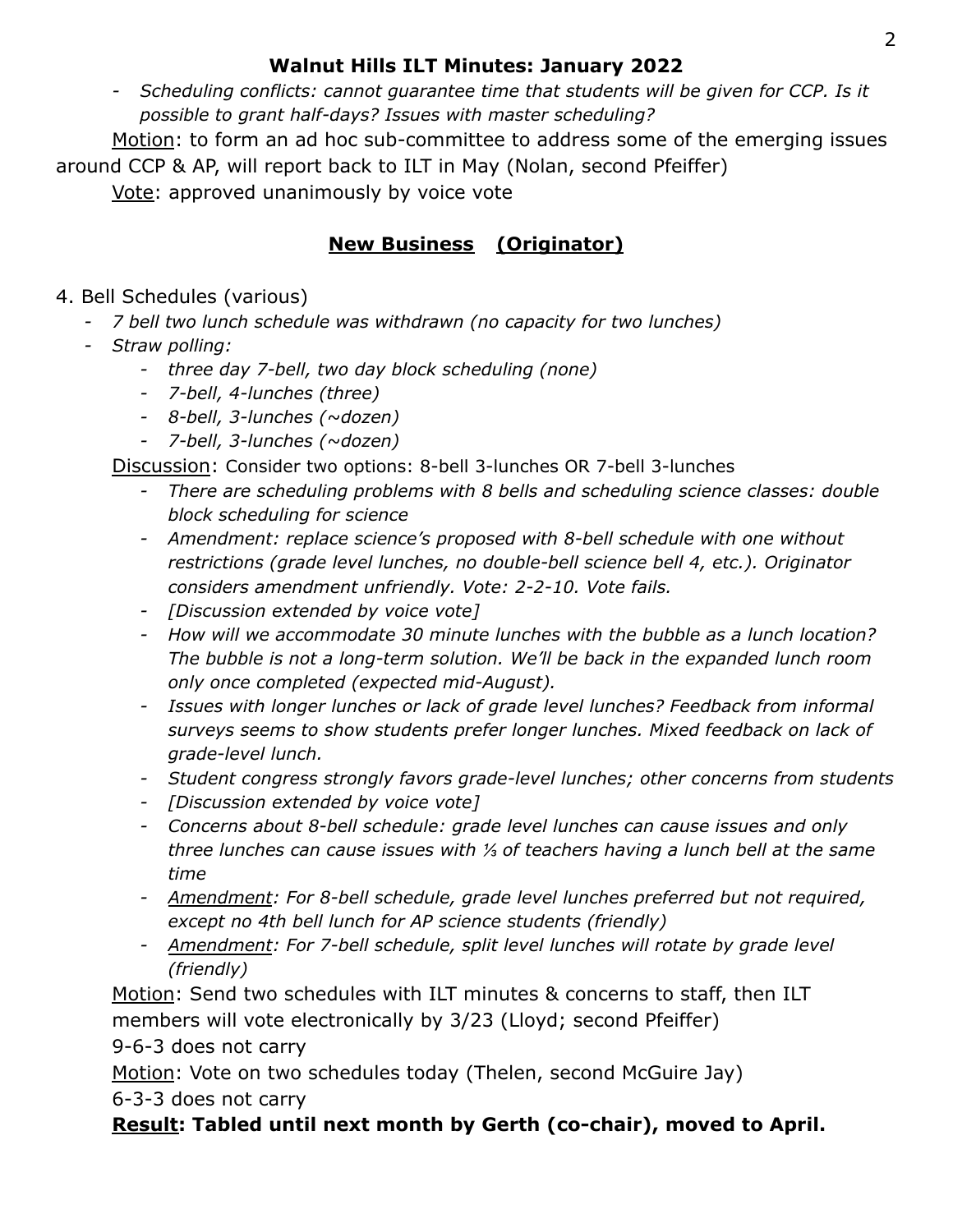## 5. AP Exam Policy

Discussion:

- *Had a plan in the past (to change weighting on AP exam) was not supported by district administration*

*- MFL fully in favor, English fully opposed*

*- Could adding a punitive measure popularize CCP?*

*- Trend seems to be number of students not taking AP exam is increasing*

*- Can ILT dictate the grades given by teachers of record.*

Motion: call to question, accept as written (Pfeiffer, second Sweeney) Vote: 7-5-3 (does not carry)

Motion to Adjourn: Gerth, second Pfeiffer approved by voice vote